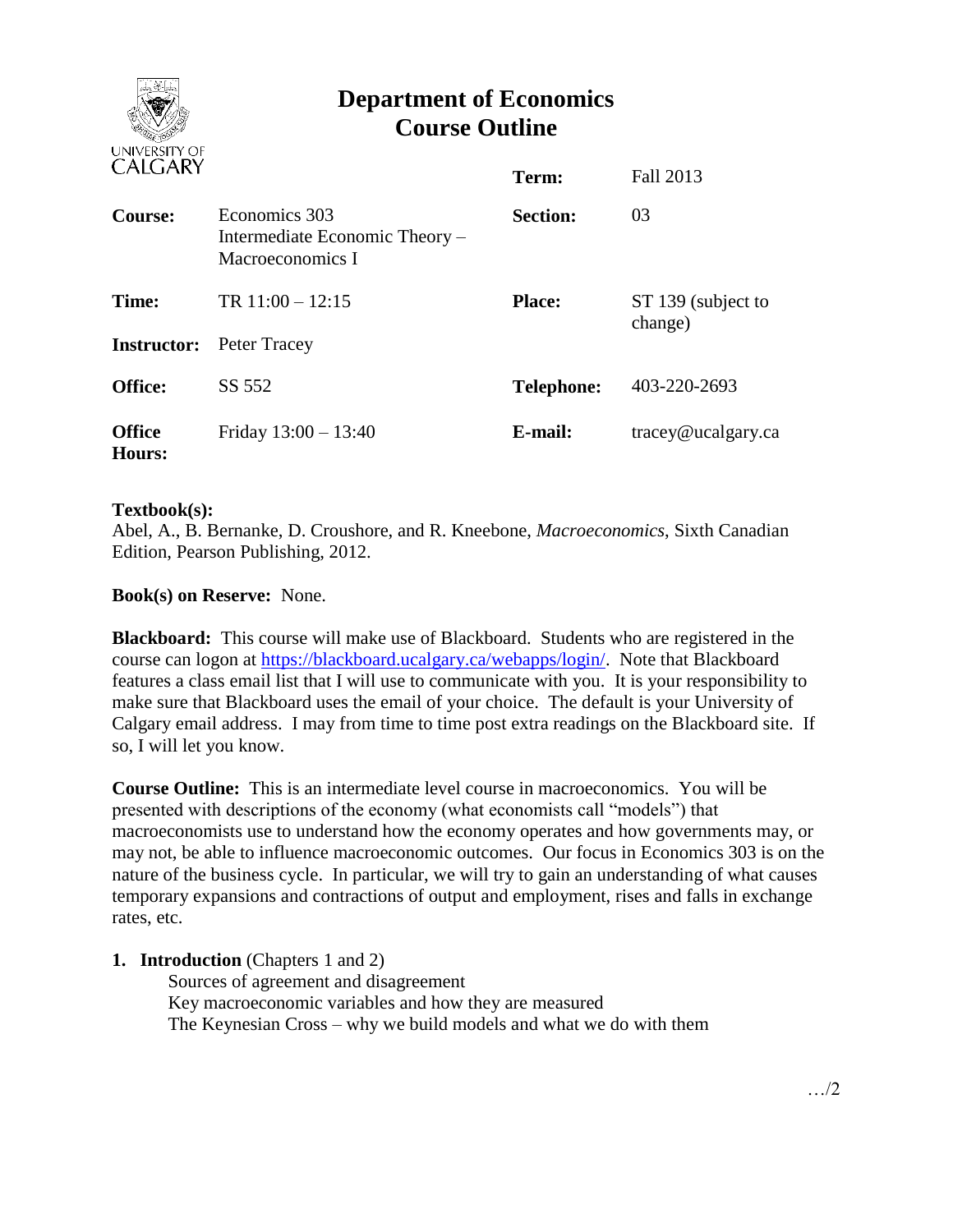#### **2. Building Blocks of the Macroeconomic Model** (Chapters 3, 4, 7 and 14)

The idea of an aggregate production function The market for labour Okun's Law Determinants of consumption spending, saving, and investment Money and financial markets

## **3. The Model of the Business Cycle** (Chapters 8, 9 and 10)

The empirical evidence The theory  $-$  a closed economy The theory – an open economy

**Tutorials:** When you registered for this course you were enrolled in a tutorial session. I may occasionally provide problems for you to consider and to discuss with your classmates and a teaching assistant during these tutorial sessions. The problems will not be graded but they will offer you the opportunity to test your understanding of the material covered to that point in the course. You will also have the opportunity to discuss with the TA the material we have discussed in class and which you may not yet fully grasp.

#### **Grade Determination and Final Examination Details:**

| Midterm Test      | (25%)    | Thursday, October 10                |
|-------------------|----------|-------------------------------------|
| First Assignment  | $(10\%)$ | Thursday, October 17                |
| Second Assignment | $(15\%)$ | Tuesday, November 19                |
| Final Exam        | $(50\%)$ | Date set by the Registrar's Office. |

 Assignments are due at the *beginning* of the lecture on the due date. Solutions to the assignments will be posted on the Blackboard site at that time. This means that late assignments cannot and will not be accepted.

 The midterm test will be held in the classroom during regular lecture hours. The final exam will be two (2) hours in length and will be scheduled by the Registrar's Office. There will be no multiple choice questions on either tests or on the final exam. The use of a simple nonprogrammable calculator during the test and the final exam will be allowed. Scientific calculators, business calculators, engineering calculators, graphing calculators, cell phones, and computers are not permitted.

 Assignments, the test, and the final exam are intended to be challenging (they are "*tests"* of your understanding of the material). You are encouraged to consult with your classmates when working on the assignments. The solutions you submit must, however, represent your own work. Taking credit for someone else's work is something for which I show zero tolerance.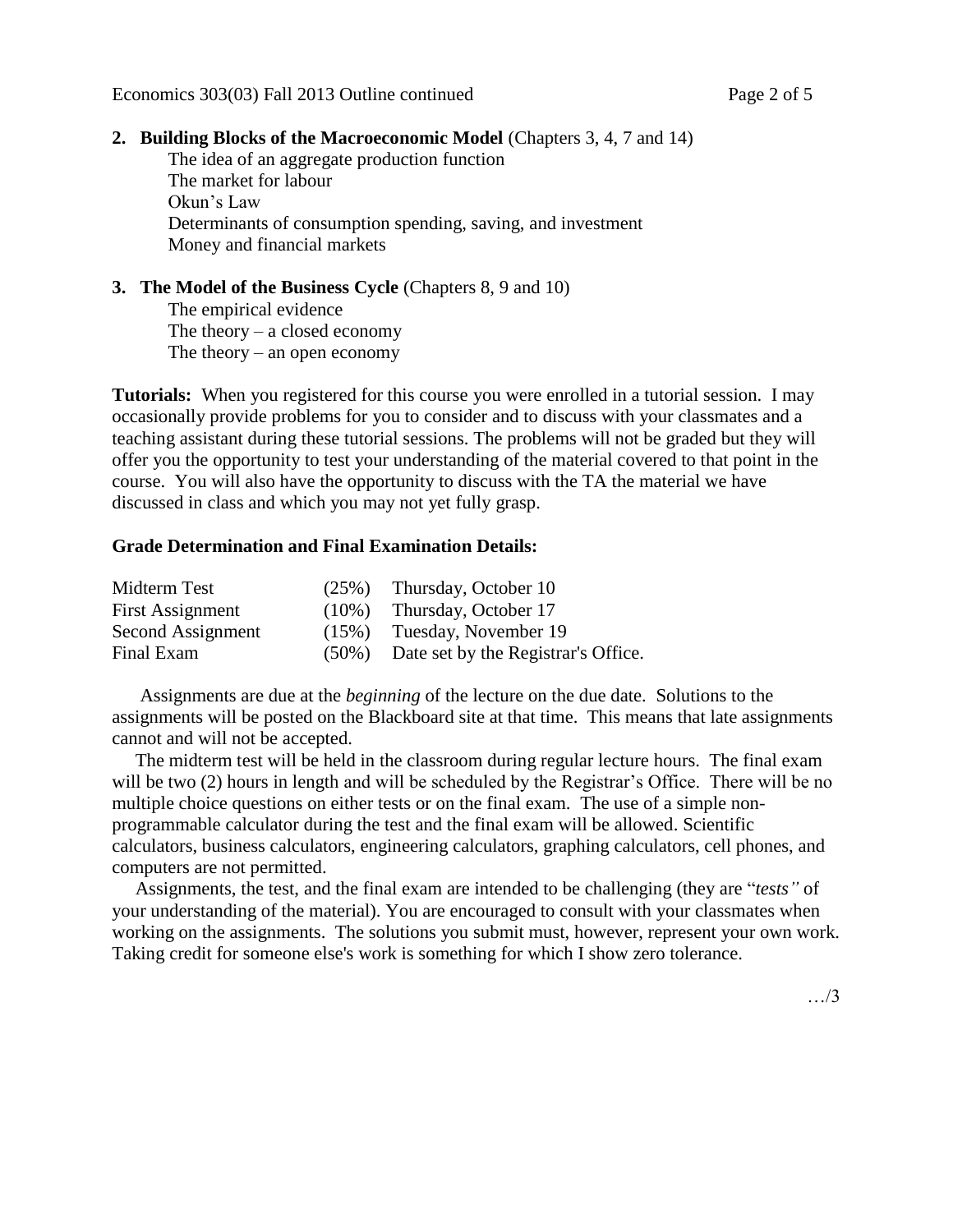As per University policy (see <http://www.ucalgary.ca/pubs/calendar/current/e-2.html>), the grade you receive on assignments, midterms and exams will, in part, reflect your ability to effectively communicate your answers. Being able to write and effectively communicate is a very important skill to develop. Employers demand it and so do I.

 The test and the final exam are marked on a numerical (percentage) basis, then converted to letter grades. The course grade is then calculated using the weights indicated above. As a guide to determining standing, these letter grade equivalences will generally apply:

|                  | $A+ 97-100 B$ | 79 - 83 C-             | 61 - 65   |
|------------------|---------------|------------------------|-----------|
| $A \quad \alpha$ | 92 - 96 B-    | $76 - 78$ D+           | $56 - 60$ |
| $A-$             | $89 - 91$ C+  | $73 - 75$ D            | $50 - 55$ |
|                  |               | $B+ 84-88$ C 66 - 72 F | $0 - 49$  |

A passing grade on any particular component of the course is not required for a student to pass the course as a whole.

# **Our Relationship:**

I assume that the reason you are attending my class is to acquire an understanding of macroeconomic theory and policy. It has been my experience that this task is made much easier and far more enjoyable for all involved (me included) if we can maintain a relaxed but respectful atmosphere in the classroom. For my part, maintaining such an atmosphere requires that I be respectful of your time, your questions, and your concerns. I will therefore strive to be on time for lectures and office hours, answer your questions as well as I am able, and listen to your concerns. For your part, maintaining a respectful atmosphere requires that you avoid being late for class, that you refrain from leaving before the lecture ends, and that you not talk when either I or one of your classmates is speaking.

## **Notes:**

- 1. Students should be aware that no "make-up" midterms will be given. Any student who finds it necessary to miss the midterm must notify the instructor in advance and produce a valid medical certificate or other required documentation in order to have the weighting adjusted. This adjustment will result in the final exam counting for 75% of the final grade and the assignments counting for 25% of the final grade.
- 2. Examinations will not be given prior to the scheduled date.
- 3. **Answers to the midterm test, the assignment and the final exam questions must make use of equations and diagrams wherever possible. Numerical questions require numerical answers.**
- 4. **Students will not be given extra time to complete tests and exams.**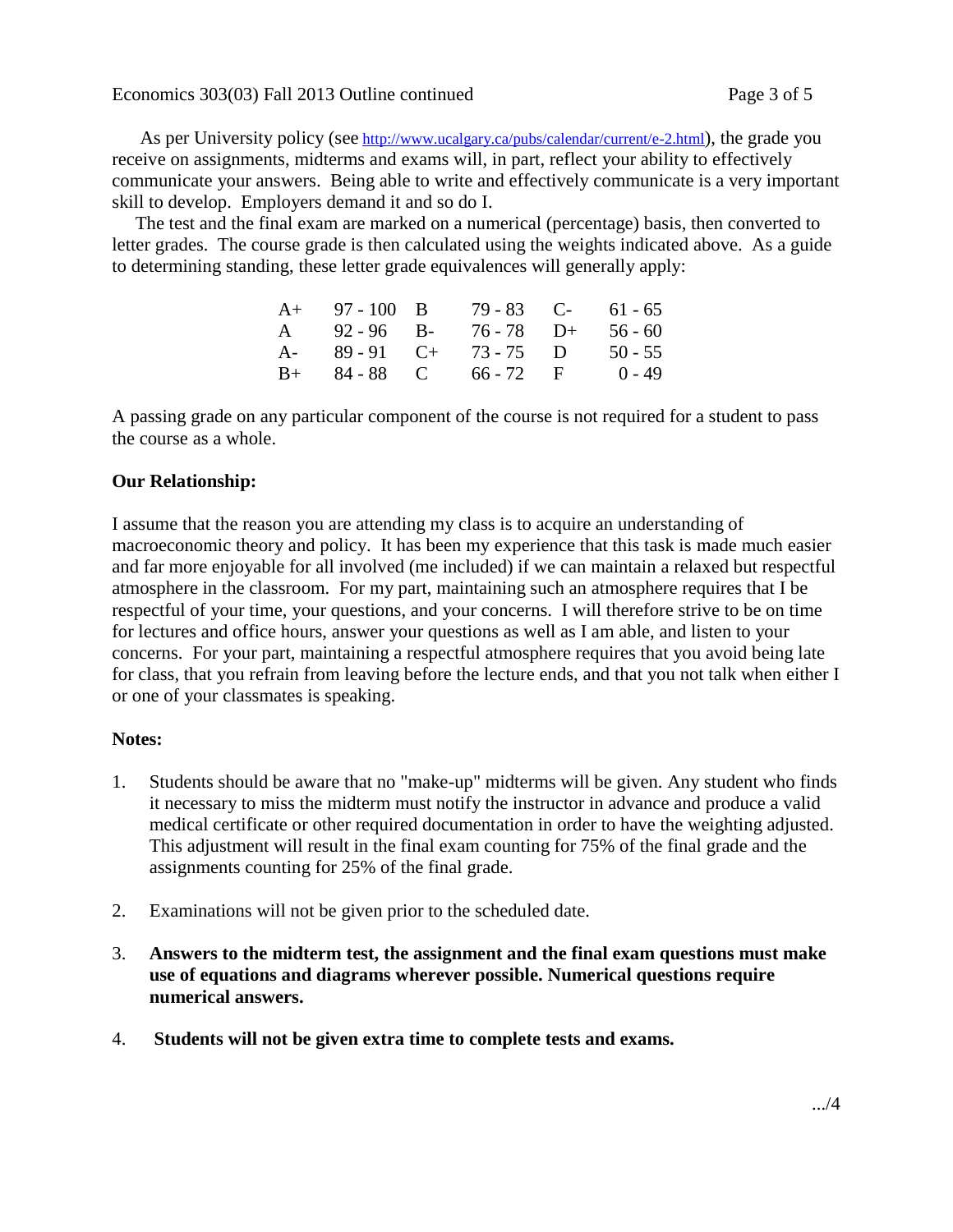- 5. Students should be aware of the academic regulations outlined in The University of Calgary Calendar.
- 6. **The use of cell phones for any purpose in class is prohibited. The classroom is a no cell phone zone. Computers may only be used for note-taking purposes.**
- 7. Students seeking reappraisal of a piece of graded term work should discuss their work with the instructor within 15 days of work being returned to class; however, the earliest that grades will be discussed will be two days after the return of an assignment or examination.
- 8. Students will be responsible for all material listed on the course outline, regardless of whether or not the material has been covered in class, unless the instructor notifies the class that the material will not be covered.
- 9. Please note that the following types of emails will receive no response: emails not addressed to anyone in particular; emails where the recipient's name is not spelled correctly; anonymous emails; emails which do not specify the course and section in which you are registered; and, emails involving questions that are specifically addressed on the course outline.
- 10. It is the student's responsibility to request academic accommodations. If you are a student with a documented disability who may require academic accommodation and have not registered with the Disability Resource Centre, please contact their office at 403-220-8237. Students who have not registered with the Disability Resource Centre are not eligible for formal academic accommodation. **You are also required to discuss your needs with your instructor no later than fourteen (14) days after the start of this course.**
- 11. A deferred final exam will not be given except in cases of extreme personal emergencies. If, for such a reason, a deferred final exam is allowed, it will not be given before the scheduled deferred exam date. Deferred final examinations do not have to cover the same material or have the same format as the regular final examination.

Students' Union Vice-President Academic: Emily Macphail Phone: 220-3911 E-mail [suvpaca@ucalgary.ca](mailto:subpaca@ucalgary.ca)

Students' Union Faculty Representative (Arts) Phone: 220-3913 Office: MSC 251